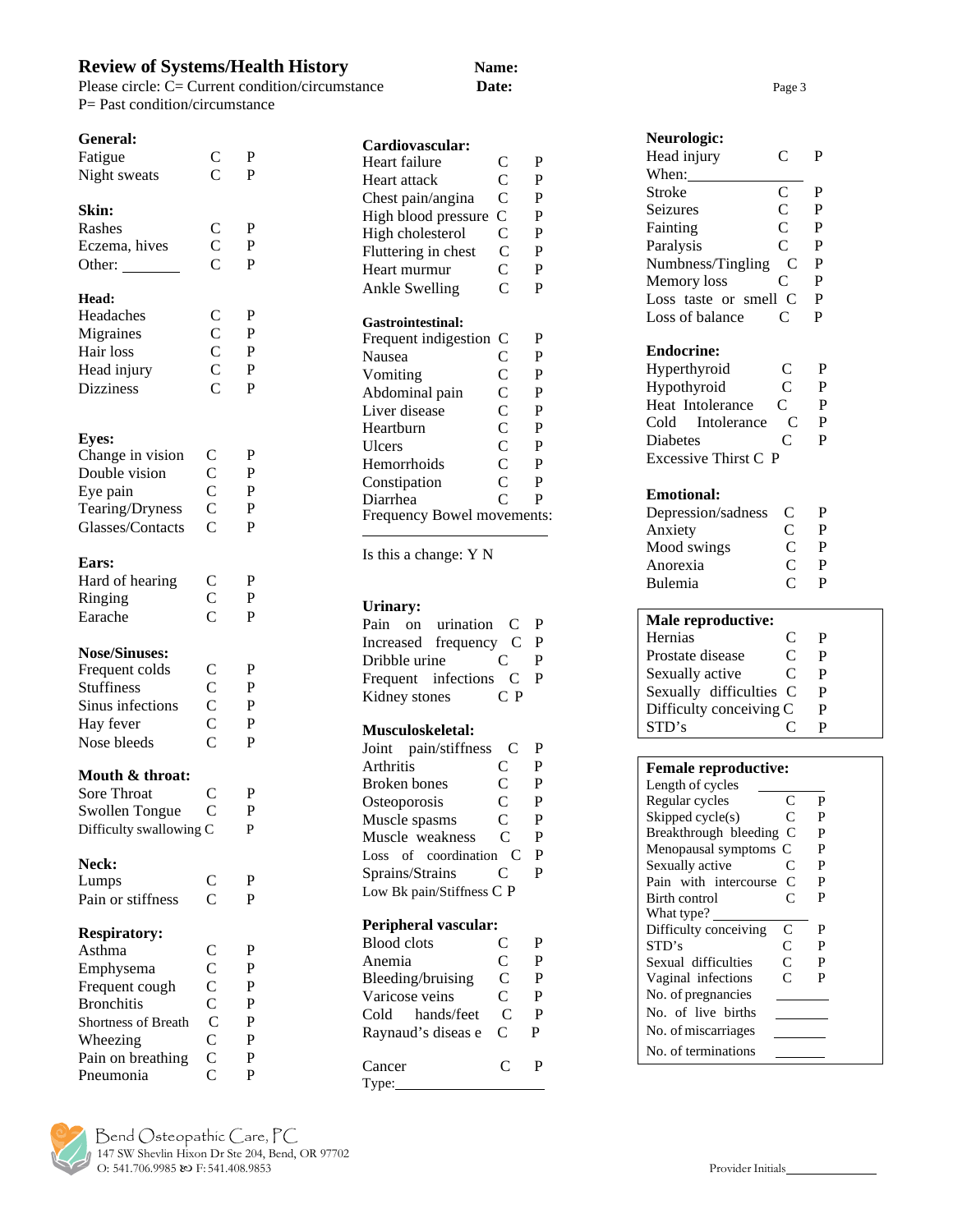| DIET:                                                |   | N | <b>SLEEP:</b>                                          |   | N |
|------------------------------------------------------|---|---|--------------------------------------------------------|---|---|
| Do you eat three meals daily                         |   |   | Do you fall asleep easily                              |   |   |
| Dietary preferences/sensitivities                    |   |   | Awaken rested                                          |   |   |
| How many glasses of water do you drink daily ______  |   |   | Do you typically get 6/8 hrs sleep per night           |   |   |
| Do you drink caffeinated products                    |   |   |                                                        |   |   |
| Types drunk:                                         |   |   |                                                        |   |   |
| <b>HABITS:</b>                                       | Y | N | <b>EXERCISE:</b>                                       | Y | N |
| Use Tobacco: □Now □Past □Smoke □Chew                 |   |   | <b>Exercise Routinely</b>                              |   |   |
| If Past, when did you quit: ________________(year)   |   |   | What Forms:                                            |   |   |
| If current: How much: How often:                     |   |   |                                                        |   |   |
| Drink Alcohol:□Now □Past □Wine/Beer □Spirits         |   |   | WORK:                                                  | Y | N |
| If Past, when did you quit: _________________(year)  |   |   |                                                        |   |   |
| If consuming: How much: How often: 1997              |   |   | Do you wk unusual hrs:                                 |   |   |
| Use Recreational Drugs: $\square$ Now $\square$ Past | Y | N | PSYCHOLOGICAL/TRAUMA:                                  | Y | N |
|                                                      |   |   | Have you ever been abused                              |   |   |
| If using: How much: How Often:                       |   |   | □ Sexually □ Physically □ Verbally □ Other             |   |   |
|                                                      |   |   | $\Box$ Now $\Box$ Past $\Box$ Reported $\Box$ Resolved |   |   |
| <b>SOCIAL:</b>                                       | Y | N | <b>MENTAL HEALTH:</b>                                  | Y | N |
| Currently in relationship                            |   |   | Any current issues                                     |   |   |
| Healthy/loving/nurturing/safe                        |   |   | Depression/Anxiety                                     |   |   |
|                                                      |   |   |                                                        |   |   |

### **CURRENT STRESSORS: HOW DO YOU MANAGE STRESS: HOBBIES:**

**Family Health History:** *Immediate blood relatives, i.e. (Grandparents, parents, siblings, aunts/uncles)*

| <b>ILLNESS</b>                            | <b>WHO</b> | Alive or<br><b>Deceased</b> | <b>ILLNESS</b>              | <b>WHO</b> | Alive or<br><b>Deceased</b> |
|-------------------------------------------|------------|-----------------------------|-----------------------------|------------|-----------------------------|
| Cancer (type)                             |            | $\Box$ A $\Box$ D           | Asthma/Respiratory Issues   |            | $\Box$ A $\Box$ D           |
| Diabetes I or II                          |            | $\Box$ A $\Box$ D           | Alcohol/Drug Abuse          |            | $\Box$ A $\Box$ D           |
| <b>Heart Disease Issues</b>               |            | $\Box$ A $\Box$ D           | Liver Disease               |            | $\Box$ A $\Box$ D           |
| Type:                                     |            |                             | <b>Kidney Disease</b>       |            | $\Box$ A $\Box$ D           |
| High/Low Blood                            |            | $\Box$ A $\Box$ D           | <b>Thyroid Disease</b>      |            | $\Box$ A $\Box$ D           |
| Pressure                                  |            |                             |                             |            |                             |
| <b>High Cholesterol</b>                   |            | $\Box$ A $\Box$ D           | Osteoporosis                |            | $\Box$ A $\Box$ D           |
| Stroke/TIA                                |            | $\Box$ A $\Box$ D           | <b>Rheumatoid Arthritis</b> |            | $\Box$ A $\Box$ D           |
| Anxiety/Depression                        |            | $\Box$ A $\Box$ D           | Tuberculosis                |            | $\Box$ A $\Box$ D           |
| <b>Mental Illness</b>                     |            | $\Box$ A $\Box$ D           | <b>Autoimmune Disorders</b> |            | $\Box$ A $\Box$ D           |
| Type:                                     |            |                             | Type:                       |            |                             |
| Infectious Diseases/Type                  |            | $\Box$ A $\Box$ D           | Other                       |            | $\Box$ A $\Box$ D           |
| Father: Alive/Deceased (If deceased) Age: |            | <b>Cause of Death:</b>      |                             |            |                             |

| <b>Mother:</b> Alive/Deceased (If deceased) Age: |  | <b>Casue of Death:</b> |
|--------------------------------------------------|--|------------------------|

# **Trauma/Accident History:**

| Motor Vehicle Accidents: $\Box Y \Box N$ When/Years:          |  |
|---------------------------------------------------------------|--|
| Concussions or Loss of Consciousness: $\Box Y \Box N$ Age(s): |  |

Broken Bones:  $\Box Y \Box N$  Age(s): Significant Falls:  $\Box Y \Box N$  Ages:

Other traumatic events that may have impacted your health:

**HOSPITALIZATIONS OR SURGERIES:** *Please list reason/type of surgery and date.*

| <b>STUDY</b> | <b>DATE</b> | <b>BODY PART</b> | <b>RESULT</b> |
|--------------|-------------|------------------|---------------|
|              |             |                  |               |
|              |             |                  |               |
|              |             |                  |               |